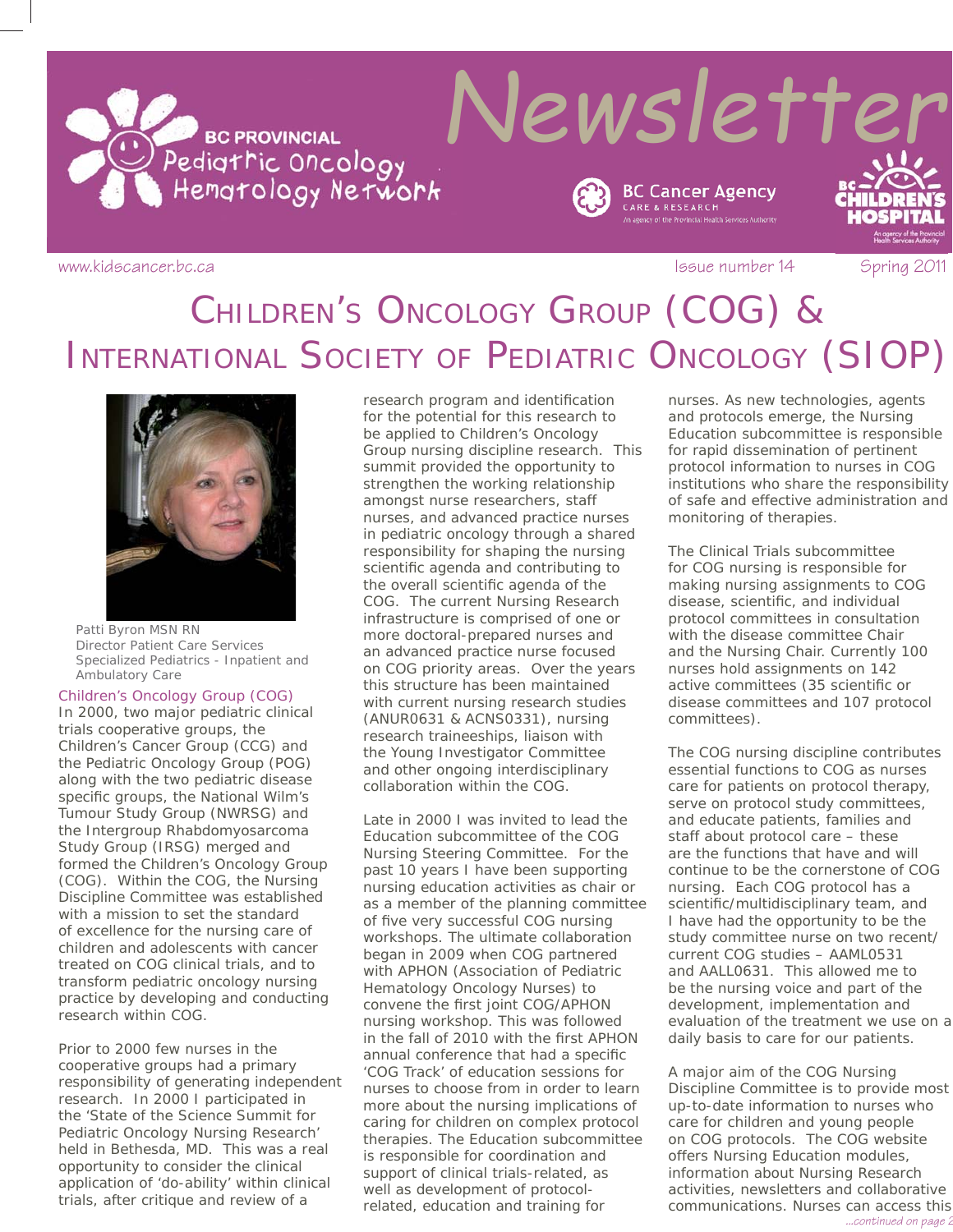#### *...continued from page 1*

website by becoming a COG member. The same information can be shared by the COG 'Responsible Nurse' (RI) at each institution – Kerri Clement is the current RI nurse at BC Children's Hospital.

The first ten years of COG have now passed and with a new COG Group Chair, Peter Adamson, and a new Nursing Chair, Wendy Landier, the next ten years are certain to be full of new and exciting opportunities. The opportunities that I have had over the past ten years, working closely and collaboratively with many special nursing colleagues from all across North America, have provided me with a strength and richness of experience which is an integral part of who I am both as a pediatric oncology nurse and, now, in my current role in senior leadership at BC Children's Hospital.

### International Society of Pediatric Oncology (SIOP)

SIOP (www.siop.nl) was established in the 1960's and has grown from a few members interested in a small number

### ...WHEN OPPORTUNITY KNOCKED, WERE YOU THERE?

*~Patti Byron~*

Life is often about being in the right place at the right time, but it is also about preparing yourself with your experiences and commitment and having strategies to be ready when those moments present themselves. My journey into pediatric oncology nursing was somewhat by chance in that when I was looking for my first nursing job I was offered a position in the pediatric oncology program at BC Children's Hospital. Since that day in 1987 I have never looked back. I have of tumor groups to now over 1400 active members from all over the world. Each year the Society hosts a scientific congress on all aspects of pediatric oncology. Besides the annual meetings, SIOP sponsors regional and continental meetings to promote the exchange of information and good practice in pediatric oncology around the world.

In 2005 Vancouver was the host city for the SIOP annual congress, and I was the nursing representative on the local organizing committee. The SIOP Nurses committee was formed in the early 1990's, led by a committed group of nurses in Europe with both strong nursing research and clinical backgrounds in pediatric oncology. The congress in Vancouver was extremely successful and was attended by over 220 international pediatric oncology nurses, alongside 1600 delegates attending the scientific meeting. Since that time I have had the opportunity for continued involvement with election to the SIOP Nurses committee and since 2008 I have been Chair of the SIOP Nurses committee. Each year

been fortunate to witness changes in the protocols of pediatric cancer treatment that have made a significant difference to the outcomes for our patients and their chances for improved survival.

I had the opportunity to attend my first CCG (Children's Cancer Group) meeting in 1994 and learned there was an active nursing committee with a clinical practice workgroup, an education workgroup and a research workgroup. I was excited that I could participate in sharing ideas and challenges from

for the annual SIOP congress the nurses committee plans with the local organizing committee a program for pediatric oncology nurses that runs concurrently with the scientific program. We receive increasing numbers of nursing abstracts each year for oral and poster presentations. We also have a collaborative joint session with the physicians, psycho-oncology group and/ or parents and survivors of childhood cancer. The work of SIOP in low and middle income countries has grown and developed over the years, with SIOP nurses supporting and learning from nurses working in developing countries. This Pediatric Oncology in Developing Countries (PODC) initiative has recently restructured with many active working groups including a PODC Nurses group.

This year the annual SIOP congress takes place in Auckland, New Zealand from October 26-30, with the focused theme of Adolescents and Young Adults with Cancer (www.siop2011.com). The local nurses are working with nurses from the Pacific nations and their Australasia contacts to develop an exciting nursing program.

everyday clinical situations, and that there was an experienced group of nurses who were actively problem solving the issues of caring for children being treated on clinical trials protocols

I encourage each of you to look for opportunities and reach out when moments arise in your nursing career as you will be surprised by what you can do, and all there is available to utilize your skills and be a part of, in the world of pediatric oncology nursing.



*Kerri Clement, RN, MN, CPON Clinical Nurse Coordinator Hematology/Oncology/Blood & Marrow Transplant Program British Columbia's Children's Hospital COG RI-Nursing BCCH*

# THE ROLE OF NURSING IN CLINICAL TRIALS THROUGH THE CHILDREN'S ONCOLOGY GROUP

Forty years ago childhood cancer was virtually an incurable disease. Today, through collaborative research of the Children's Oncology Group (COG) there is hope for cure with current overall success rates of 78%. The COG is a network of more than 230 hospitals, in the United States, Canada and other countries around the world, that conducts research through clinical trials to find cures for nearly 13,500 children and adolescents diagnosed with cancer annually (CureSearch, 2010). Each year, around 100-150 children in British Columbia are diagnosed with cancer. British Columbia Children's Hospital (BCCH) is one of the COG hospitals that strive for the best possible treatment for our oncology patients through clinical trials.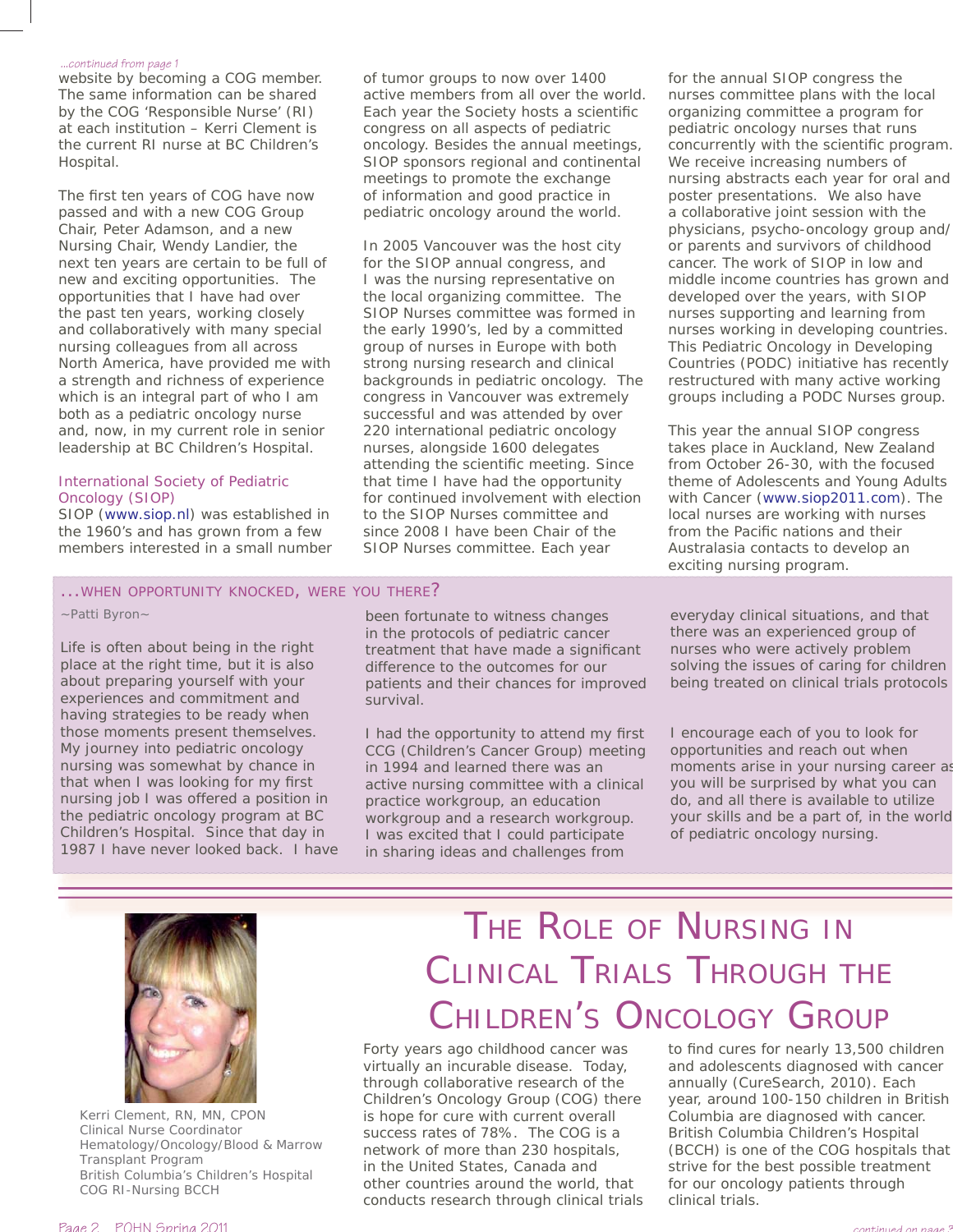#### *...continued from page 2*

I became involved in COG through Patti Byron, my previous Program Manager at BCCH. For many years, Patti was actively involved in the COG Nursing Steering Committee. She truly motivated me to get more involved in COG. At my first COG meeting, I was impressed with the strong nursing representation at COG with over 1700 members. Striving to set the standard of excellence for the care of children with cancer treated on COG clinical trials, the nursing discipline direct their work in three main areas: clinical trials, education and research. The COG Nursing Steering Committee is instrumental in highlighting the importance of nursing within COG. They provide the opportunity to network, and are excellent resources on how to get involved on protocol design and analysis, patient/family education and research projects.

I was recently assigned my first COG clinical trial. I am currently the study nurse representative for a new Ewing Sarcoma trial that is early in its concept phase. I frequently liaise with the study's Principal Investigator (PI) who updates me on the protocol's development. To date, the protocol is in Scientific Council review. I am excited to participate in the next steps once the protocol moves onto further development.

The COG study nurse has an integral role and responsibility in all stages of the clinical trial development. All clinical trials/protocols at COG are assigned a nurse representative during all stages of development. We are responsible for providing nursing expertise in the areas of protocol development, implementation and evaluation. Each nurse must carefully edit each draft of the protocol as it is being developed and provide feedback to the PI/or study chair. It is essential that the nurse examines the protocol with their nursing lens. Consideration of the patient's central line access, IV compatibilities, and level of nursing care required to carry out these protocols are examined. Nurses are also instrumental at considering other variables that may affect the patient/family's quality of life such as symptom management, caregiver burden and increased hospital admissions needed to participate in the trial.

The study nurse also assists to develop and review Therapy Delivery Maps (TDMs) that are now embedded into each protocol. The nurse develops the Family Protocol Summary for the study that is later posted on the CureSearch website www.curesearch. org. If the protocol is complex, the study nurse may need to consider a protocol teaching tool such as a training module to facilitate learning. Nurses play a critical role in assisting with this

process. Creating a tool that nurses can utilize when using a protocol in clinical care may include a description of hourly administrations, preliminary lab work, prehydration and when to administer anti-emetics. The study nurse may include this in an appendix within the protocol.

When our patients are treated on clinical trials, we rely on nurses at every level to offer the very best care required to support both the child and family during their treatment. From the COG study nurse, to nurses everywhere across BC who care for our patients, it is imperative that nursing continue to have a voice in clinical trials. The advances in research through clinical trials will always benefit from a nursing viewpoint. Nurses everywhere can make a difference in the treatment for childhood cancer.

I am a Clinical Nurse Coordinator for the inpatient Oncology/BMT unit at British Columbia's Children's Hospital in Vancouver. I have worked in pediatric oncology for the past 13 years, both as a bedside nurse and front-line nurse leader. I received my Masters Degree in Nursing from the University of Toronto. I am currently the COG-RI nurse for BC Children's Hospital and continue to disseminate COG information to all nurses caring for children on COG clinical trials. *~Kerri Clement~*

## PRINCE GEORGE PEDIATRIC ONCOLOGY SERVICES

In Prince George, pediatric oncology services are provided in the University Hospital of Northern BC's (UHNBC) Pediatric Ambulatory Care Clinic which opened with the new inpatient Pediatric wing in November of 2006. We currently have two bright and child friendly treatment rooms where our patients receive their chemotherapy treatment. We service Northern Health pediatric patients who live in the northern half of the province from Quesnel to the Yukon/Alaska border.

Currently we have four pediatric nurses who are chemotherapy competent: Kristine Brownscombe, Tracy Barwise, Sheri MacDonald, and Darlene Fjellgaard. Kristine is our clinic nurse who coordinates the oncology services with assistance from Jennifer Begg, Pediatric Nurse Navigator. They ensure that the families and health care team are well coordinated and that our service offers full coverage

throughout the week. Tracy is our Clinical Nurse Educator and Sheri is our Clinical Practice Leader for Pediatrics. They act as resources and support the activities of our oncology services during the week. Darlene is one of our inpatient pediatric nurses who assist to bridge any gaps in our coverage. Kristine remains our contact with the nurse clinicians at BC Children's Hospital to ensure that we continue to provide coordinated seamless care to the children and families we serve. All nurses involved in the program currently attend the Provincial Pediatric Oncology/Hematology Network Steering Committee Meetings.

Dr. Simon Earl, Department Head of Pediatrics at UHNBC, is the medical director of oncology services. Both Dr. Earl and Dr. Kirsten Miller currently care for our oncology patients. All six of our pediatricians are responsible for providing care when these patients

present in our clinic.

Our clinical pharmacists, Julie Gagnon, Rob Watt, and Alicia Ridgewell, continue to play an important role in our chemotherapy service by ensuring that the roadmaps are correctly interpreted and followed in collaboration with the physicians and nurses. Our team also includes Sandra Wyatt, Child Life Specialist, and Kim Foster, Pediatric Physiotherapist, who help to provide a more comprehensive service for our patients. Michelle Norn provides all clerical support to our program.

In addition we now boast the UHNBC Maternal Child Family Place located on the Pediatric Wing where patients and their family members can stay while receiving treatment.

*~Jennifer Begg, Nurse Navigator~*